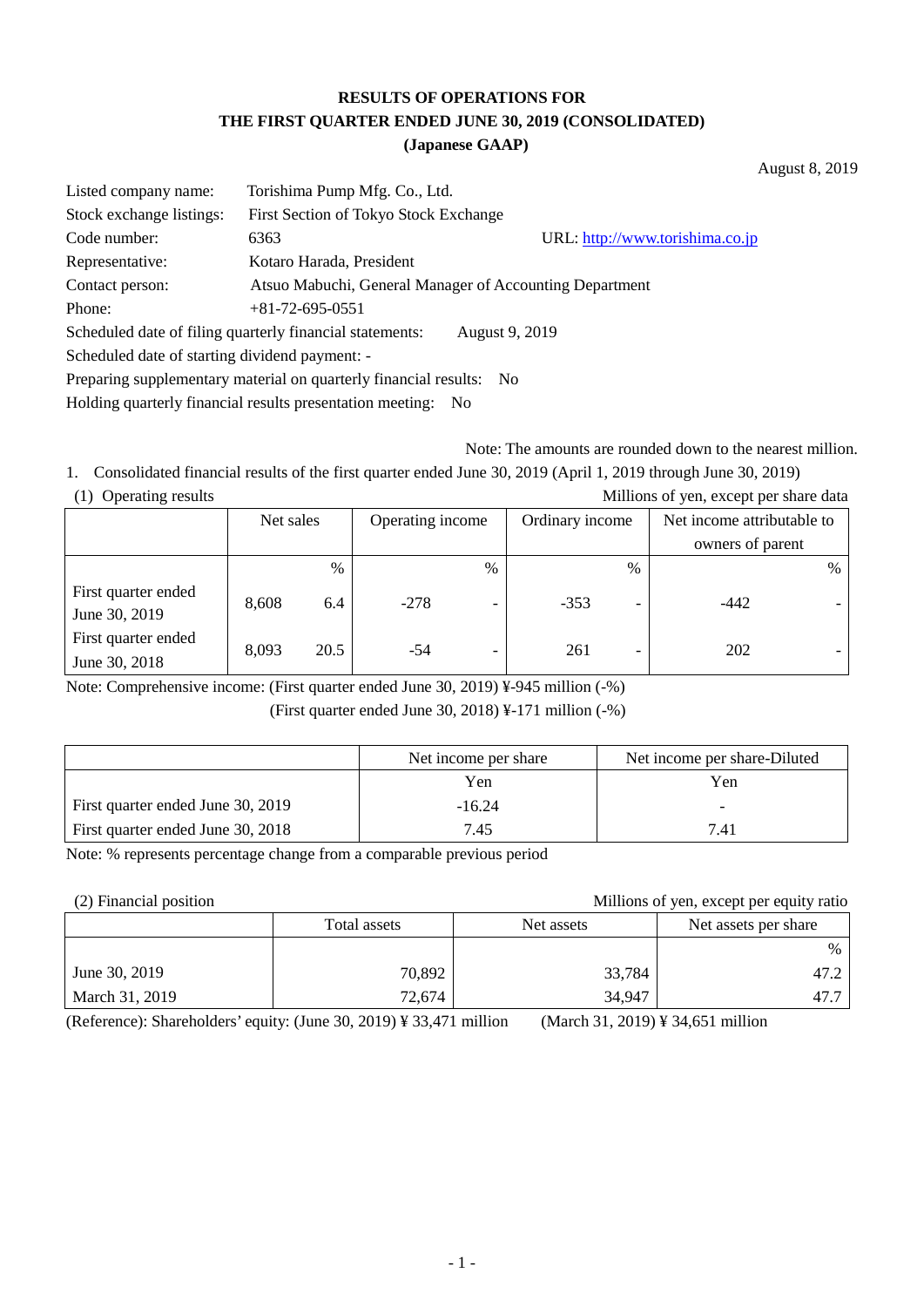### 2. Dividends

|                   | Dividends per share |                                                     |                          |       |       |  |  |  |  |
|-------------------|---------------------|-----------------------------------------------------|--------------------------|-------|-------|--|--|--|--|
|                   | End of 1Q           | End of 2Q<br>End of 3Q<br>Fiscal year end<br>Annual |                          |       |       |  |  |  |  |
|                   | Yen                 | Yen                                                 | Yen                      | Yen   | Yen   |  |  |  |  |
| <b>FY2018</b>     | -                   | 9.00                                                |                          | 16.00 | 25.00 |  |  |  |  |
| FY2019            | ۰                   |                                                     |                          |       |       |  |  |  |  |
| FY2019 (Forecast) |                     | 9.00                                                | $\overline{\phantom{0}}$ | 9.00  | 18.00 |  |  |  |  |

Note1: Revision of forecast for dividend during this quarter: No

Note2: Dividends at the end of FY2018 include an additional 7-yen dividend commemorating 100th year of business.

#### Forecast for fiscal year ending March 31, 2020 Millions of yen, except per share data

|        | Net sales |             | Operating income |              | Ordinary income |              | Loss attributable to<br>owners of parent |                 | Net income<br>per share |
|--------|-----------|-------------|------------------|--------------|-----------------|--------------|------------------------------------------|-----------------|-------------------------|
| Annual | 46,000    | %<br>$-4.5$ | 2,500            | $\%$<br>44.4 | 2.500           | $\%$<br>10.4 | .800                                     | $\%$<br>$-17.1$ | Yen<br>66.24            |

Note1: % represents percentage change from a previous year

Note2: Revision of the forecast during this quarter: No

Note3: Since the Company conducts business management annually, the description of the consolidated business forecast for the cumulative second quarter is omitted.

## 3. Others

- (1) Changes in significant subsidiaries during this period: No
- (2) Adoption of special accounting methods for presenting quarterly consolidated financial statements: Yes (For further details, please refer to page 10, "Adoption of special accounting methods for presenting quarterly consolidated financial statements".)
- (3) Changes in accounting principles, accounting estimates and correction of prior period errors
	- ① Changes of accounting principles due to revisions of accounting standards: Yes
	- ② Changes of accounting principles other than the above: No
	- ③ Changes in accounting estimates: No
	- ④ Correction of prior period errors: No

#### (4) Number of shares outstanding (Common stock)

- ① Number of shares outstanding at period end (including treasury stock) (June 30, 2019) 29,889,079 (March 31, 2019) 29,889,079
- ② Number of treasury stock at period end (June 30, 2019) 2,716,700 (March 31, 2019) 2,613,469
- ③ Weighed-average number of shares outstanding over the period (April 1 - June 30, 2019) 27,248,502 (April 1 - June 30, 2018) 27,173,623

Note: Treasury stock at period end includes the one held by the Employee Stock Ownership Plan (ESOP) trust. (June 30, 2019) 76,500 shares (March 31, 2019) 85,400 shares

\* Quarterly financial results are not subject to quarterly reviews by certified public accountants or auditing firms.

\* Explanation for adequate utilization of the forecast, and other note

Forecast shown above is prepared based on information available as of the issuing date of this report and assumptions that we consider as reasonable, and therefore the actual results may differ from these forecasted figures due to various unknown factors. For matters related to the above forecast, please refer to page 5, "(3) Qualitative information on consolidated earnings forecasts".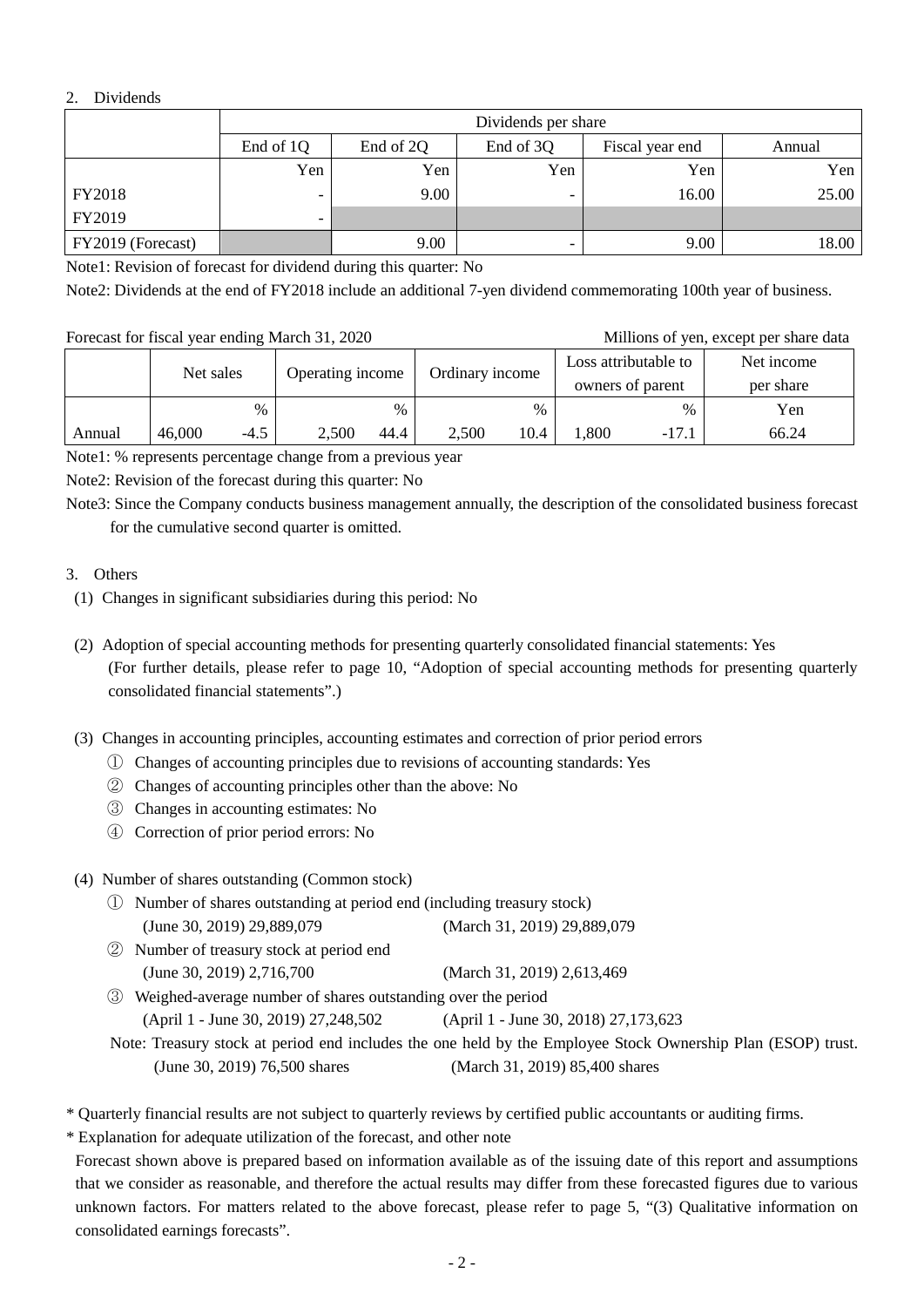## Contents

| 1. | Qualitative information for the first quarter of the FY2019                                                       |  |
|----|-------------------------------------------------------------------------------------------------------------------|--|
|    |                                                                                                                   |  |
|    |                                                                                                                   |  |
|    |                                                                                                                   |  |
| 2. | Consolidated quarterly financial statement                                                                        |  |
|    |                                                                                                                   |  |
|    |                                                                                                                   |  |
|    | Consolidated quarterly statement of comprehensive income (April 1 - June 30, 2019) ---------------------------- 9 |  |
|    |                                                                                                                   |  |
| 3. |                                                                                                                   |  |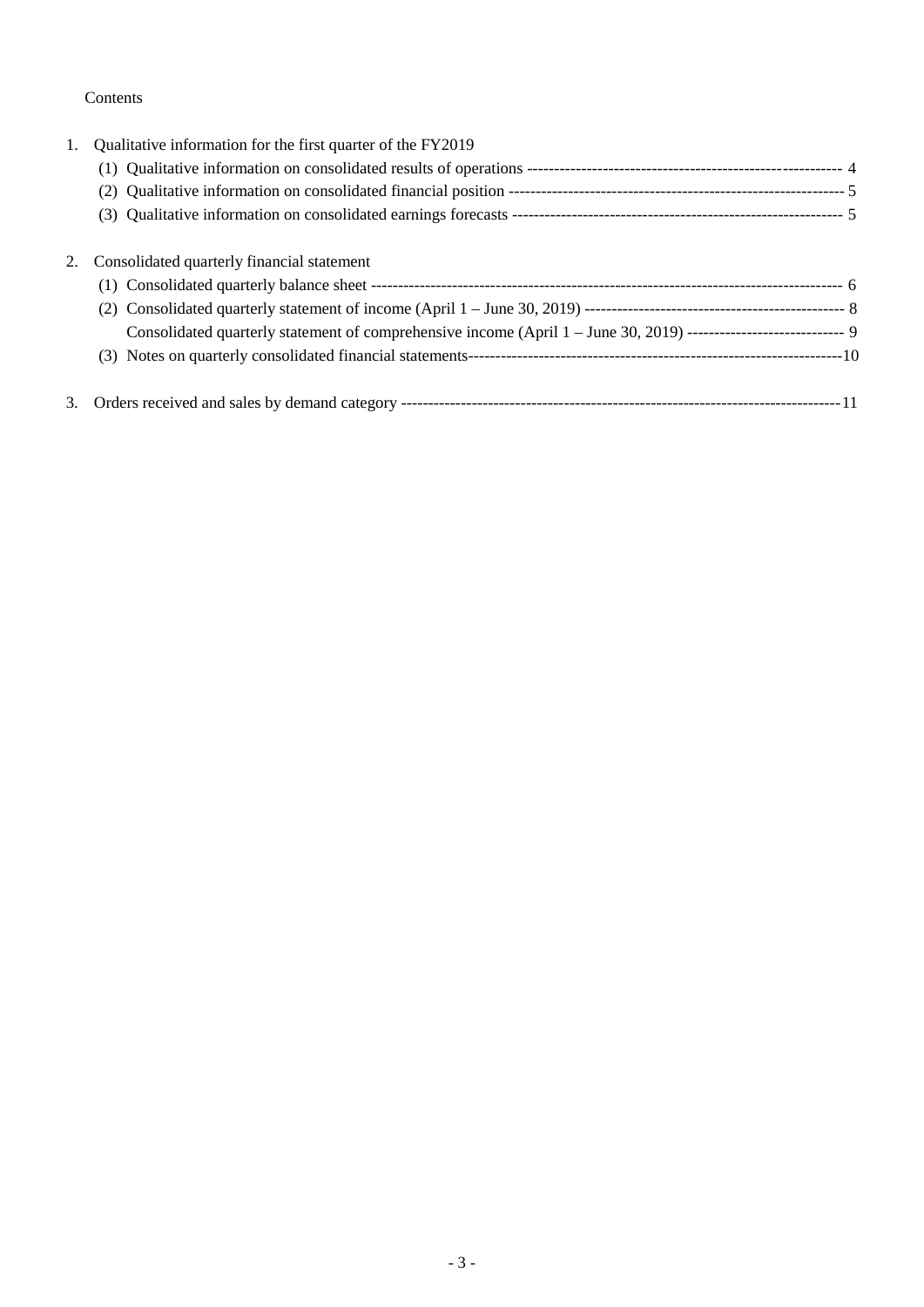- 1. Qualitative information for the first quarter of the FY2019
	- (1) Qualitative information on consolidated results of operations

During the first quarter of the FY2019, in the US, consumer spending, production, and exports continued steady. In Europe, although there were downside risks such as Brexit and immigration issues, personal consumption remained relatively strong and supported the economy. On the other hand, China, which has led the global economy so far, saw a slowdown in economic expansion because of a decrease in new capital investment caused by a sense of overcapacity accompanying the rapid expansion of investment and intensified trade friction with the US. Even in the US, which performed steadily, corporate profits may deteriorate due to sluggish exports caused by trade friction with China, and consumer sentiment may decline. As a result, the world economy remained firm overall but the outlook remained uncertain with downside risks.

In Japan, the economy overall showed a moderate recovery trend supported by domestic demand based on continued relatively favorable employment environment. However, a downturn risk remained as corporate profits stood on foot due to a decline in external demand caused by a decrease in exports to China and ASEAN accompanying the slowdown of the Chinese economy and the impact of trade friction between the US and China.

Under such circumstances, in the pump industry, the demands continued steady amidst infrastructure projects, particularly for water resources to meet the needs of a growing world population, renewal of aging facilities, and counter-measures against torrential rain caused by abnormal weather. However, competition for orders is expected to remain severe as price competition among global manufacturers is severe.

Orders received during the first quarter of FY2019 (April 1, 2019-June 30, 2019) decreased by ¥3,373 million from the same period last year to ¥12,179 million. Orders received from domestic public sector increased by ¥534 million from the same period last year to ¥3,850 million, orders received from domestic private sector increased by ¥412 million from the same period last year to ¥2,591 million and orders received from overseas sector decreased by ¥4,320 million from the same period last year to ¥5,737 million.

Net sales during the first quarter of FY2019 (April 1, 2019-June 30, 2019) increased by ¥514 million from the same period last year to ¥8,608 million.

Operating loss during the first quarter of FY2019 (April 1, 2019-June 30, 2019) amounted to ¥278 million (operating loss during the same period last year was ¥54 million). Ordinary loss amounted to ¥353 million (ordinary income during the same period last year was ¥261 million) due to foreign exchange losses of ¥228 as non-operating expenses. Net loss attributable to owners of parent amounted to ¥442 million (net income attributable to owners of parent during the same period last year was ¥202 million).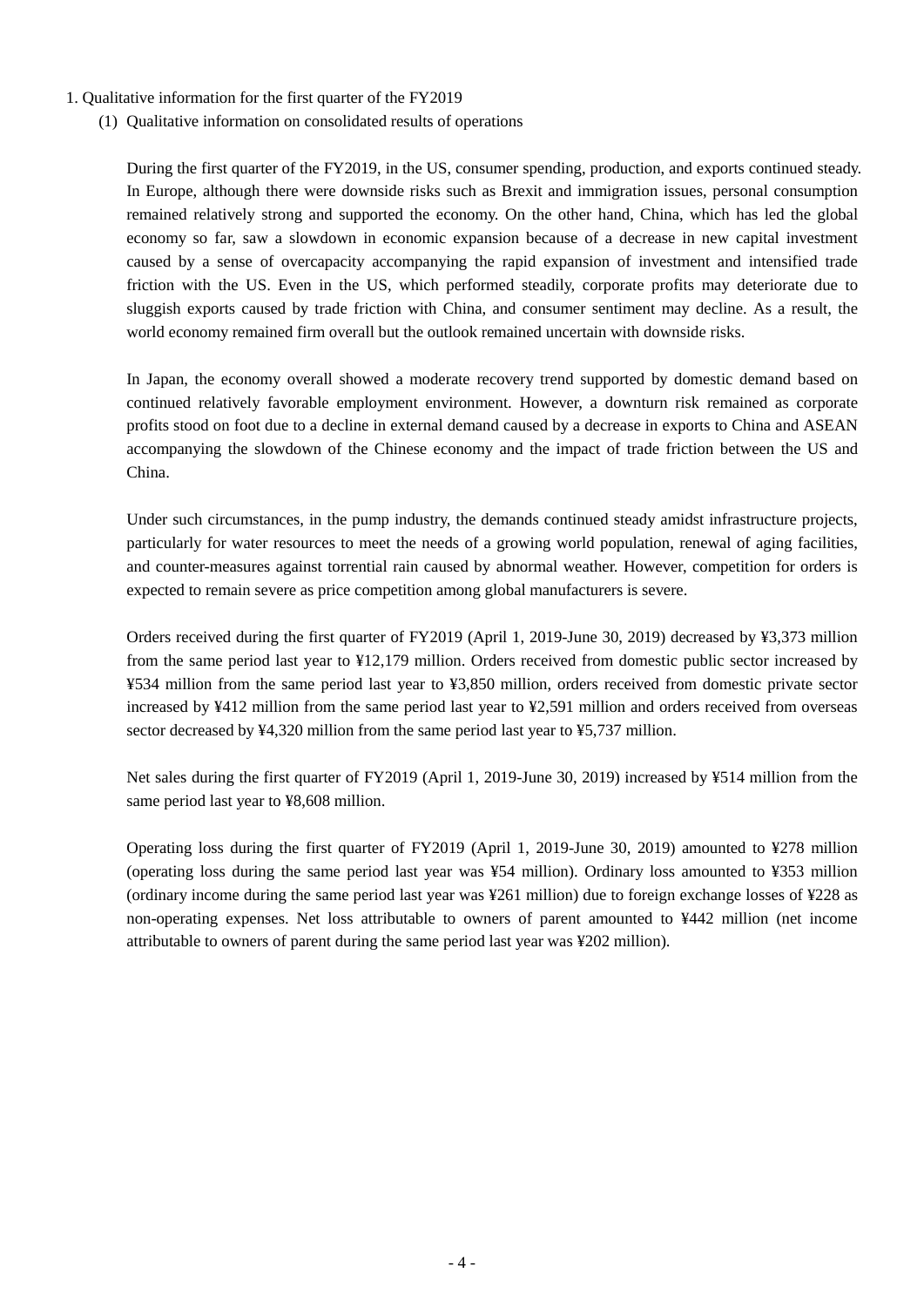(2) Qualitative information on consolidated financial position

At the end of the first quarter (June 30, 2019), total assets amounted to ¥70,892 million, ¥1,781 million lower than at the end of the previous fiscal year (March 31, 2019). Principal changes in assets items included a decrease in notes and accounts receivable-trade of ¥7,050 million despite of an increase in cash and deposits of ¥5,177 million.

Total liabilities at the end of the first quarter amounted to ¥37,108 million, ¥618 million lower than at the end of the previous fiscal year. Principal changes in liabilities items included a decline in notes and accounts payable-trade of ¥1,959 million.

Net assets at the end of the first quarter amounted to ¥33,784 million, ¥1,163 million lower than at the end of the previous fiscal year.

(3) Qualitative information on consolidated earnings forecasts

Forecasts for fiscal year ending March 31, 2020 have not been changed from those announced on May 14, 2019.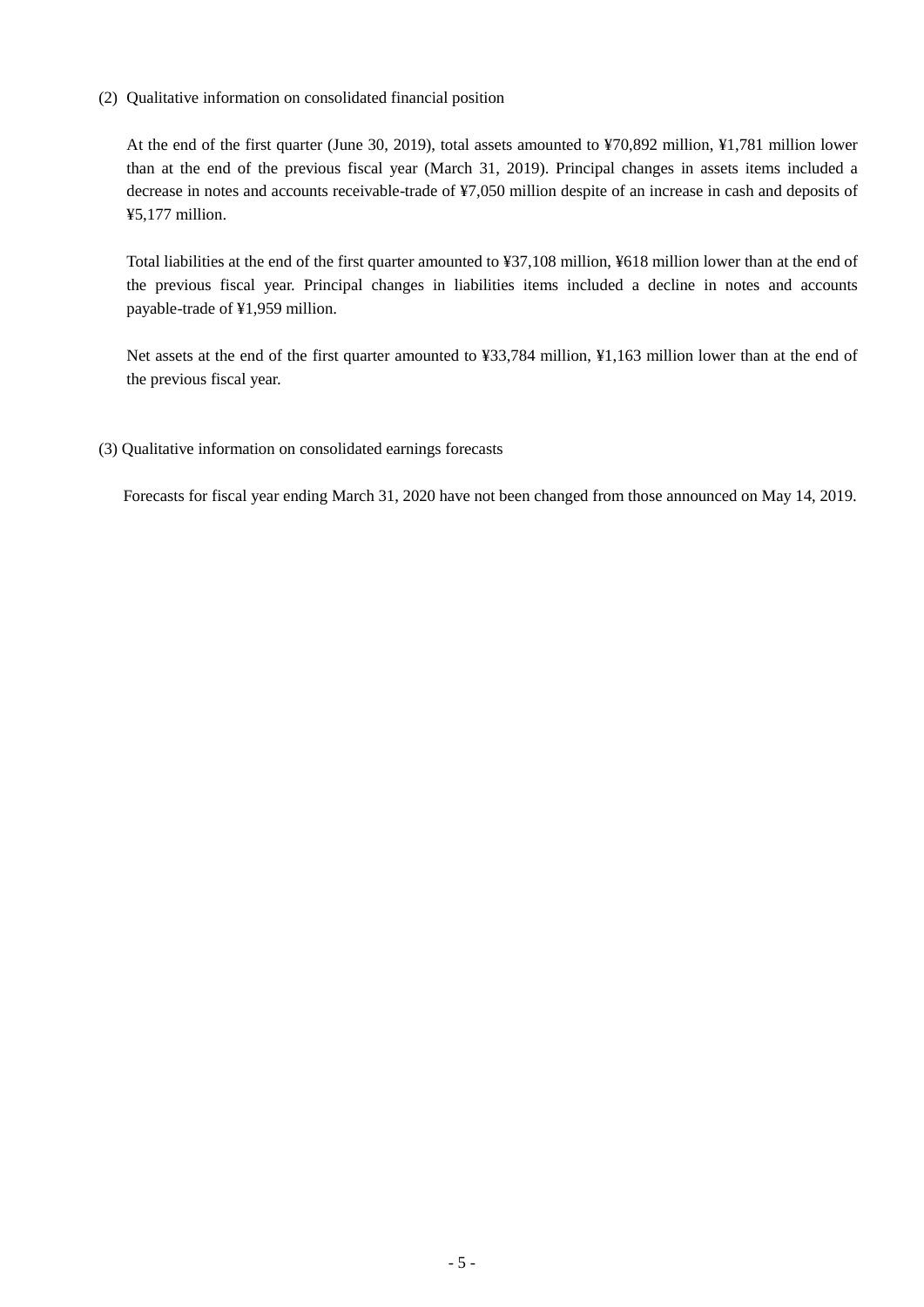# 2. Consolidated quarterly financial statement

(1) Consolidated quarterly balance sheet

|                                       |                                                                 | (Millions of yen)                                                     |
|---------------------------------------|-----------------------------------------------------------------|-----------------------------------------------------------------------|
|                                       | End of previous<br>consolidated fiscal year<br>(March 31, 2019) | End of the first quarter<br>of consolidated FY2019<br>(June 30, 2019) |
| Assets                                |                                                                 |                                                                       |
| Current assets                        |                                                                 |                                                                       |
| Cash and deposits                     | 15,931                                                          | 21,109                                                                |
| Notes and accounts receivable - trade | 25,778                                                          | 18,728                                                                |
| Merchandise and finished goods        | 217                                                             | 232                                                                   |
| Work in process                       | 6,462                                                           | 7,174                                                                 |
| Raw materials and supplies            | 1,647                                                           | 1,714                                                                 |
| Advance payments - trade              | 624                                                             | 589                                                                   |
| Other                                 | 1,301                                                           | 1,125                                                                 |
| Allowance for doubtful accounts       | $-966$                                                          | $-1,010$                                                              |
| Total current assets                  | 50,998                                                          | 49,664                                                                |
| Non-current assets                    |                                                                 |                                                                       |
| Property, plant and equipment         | 10,156                                                          | 10,510                                                                |
| Intangible assets                     | 909                                                             | 674                                                                   |
| Investments and other assets          |                                                                 |                                                                       |
| Investment securities                 | 9,542                                                           | 8,983                                                                 |
| Other                                 | 1,558                                                           | 1,536                                                                 |
| Allowance for doubtful accounts       | $-491$                                                          | $-476$                                                                |
| Total investments and other assets    | 10,609                                                          | 10,043                                                                |
| Total non-current assets              | 21,675                                                          | 21,228                                                                |
| <b>Total assets</b>                   | 72,674                                                          | 70,892                                                                |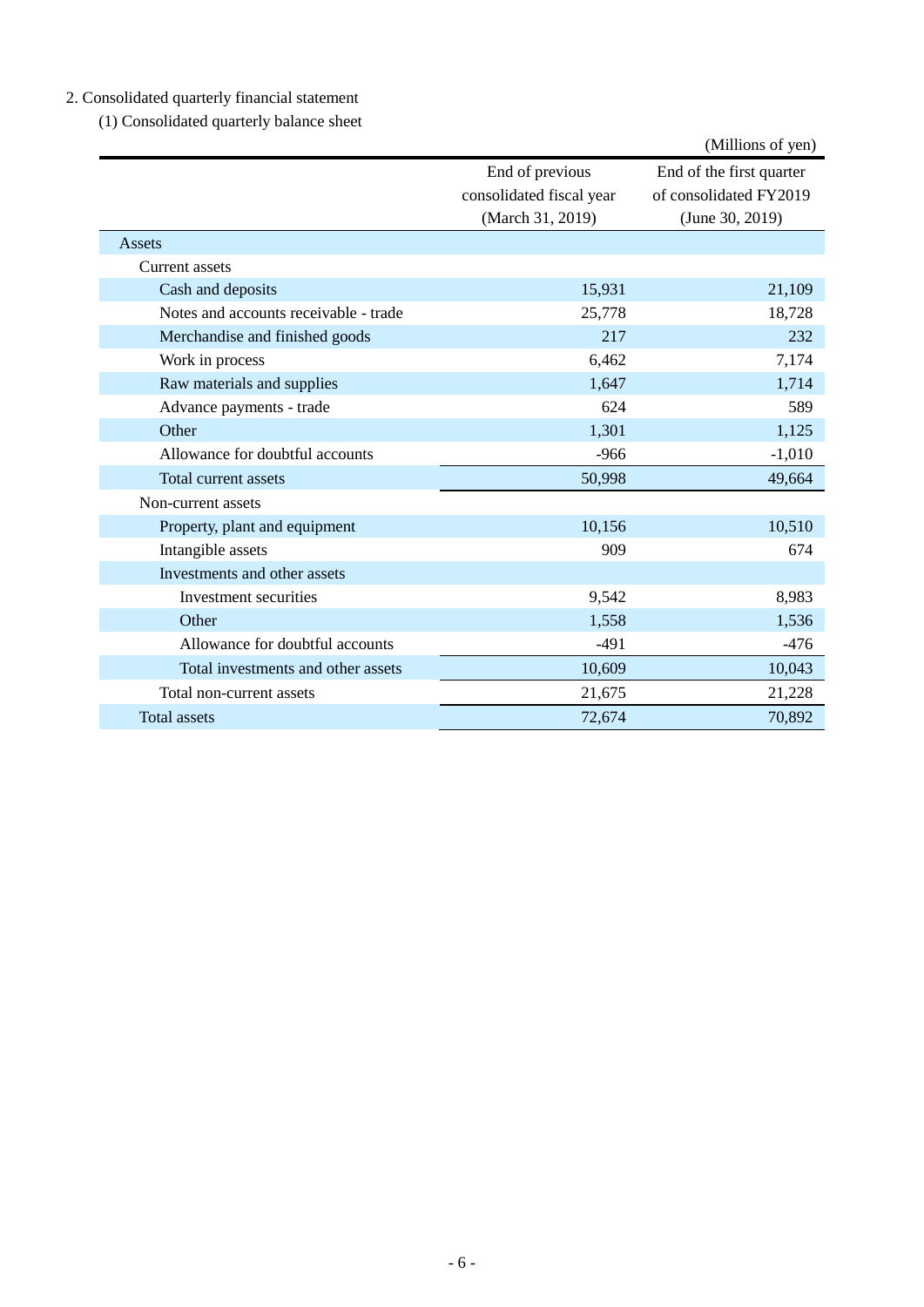|                                            |                          | (Millions of yen)        |
|--------------------------------------------|--------------------------|--------------------------|
|                                            | End of previous          | End of the first quarter |
|                                            | consolidated fiscal year | of consolidated FY2019   |
|                                            | (March 31, 2019)         | (June 30, 2019)          |
| Liabilities                                |                          |                          |
| <b>Current liabilities</b>                 |                          |                          |
| Notes and accounts payable - trade         | 11,145                   | 9,185                    |
| Short-term borrowings                      | 2,443                    | 2,426                    |
| Income taxes payable                       | 140                      | 133                      |
| Advances received                          | 2,292                    | 3,412                    |
| Provision for bonuses                      | 872                      | 459                      |
| Provision for product warranties           | 797                      | 693                      |
| Provision for loss on construction         |                          |                          |
| contracts                                  | 584                      | 791                      |
| Other                                      | 2,237                    | 2,974                    |
| Total current liabilities                  | 20,513                   | 20,077                   |
| Non-current liabilities                    |                          |                          |
| Long-term borrowings                       | 15,470                   | 15,358                   |
| Deferred tax liabilities                   | 659                      | 537                      |
| Provision for retirement benefits for      |                          |                          |
| directors (and other officers)             | 1                        | 2                        |
| Retirement benefit liability               | 301                      | 295                      |
| Other                                      | 779                      | 837                      |
| Total non-current liabilities              | 17,212                   | 17,030                   |
| <b>Total liabilities</b>                   | 37,726                   | 37,108                   |
| Net assets                                 |                          |                          |
| Shareholders' equity                       |                          |                          |
| Share capital                              | 1,592                    | 1,592                    |
| Capital surplus                            | 7,621                    | 7,621                    |
| Retained earnings                          | 24,793                   | 24,235                   |
| <b>Treasury shares</b>                     | $-1,736$                 | $-1,840$                 |
| Total shareholders' equity                 | 32,271                   | 31,610                   |
| Accumulated other comprehensive income     |                          |                          |
| Valuation difference on available-for-sale |                          |                          |
| securities                                 | 1,638                    | 1,344                    |
| Deferred gains or losses on hedges         | $-59$                    | 36                       |
| Foreign currency translation adjustment    | 420                      | 117                      |
| Remeasurements of defined benefit plans    | 381                      | 362                      |
| Total accumulated other comprehensive      |                          |                          |
| income                                     | 2,380                    | 1,861                    |
| Share acquisition rights                   | 121                      | 121                      |
| Non-controlling interests                  | 174                      | 191                      |
| Total net assets                           | 34,947                   | 33,784                   |
| Total liabilities and net assets           | 72,674                   | 70,892                   |
|                                            |                          |                          |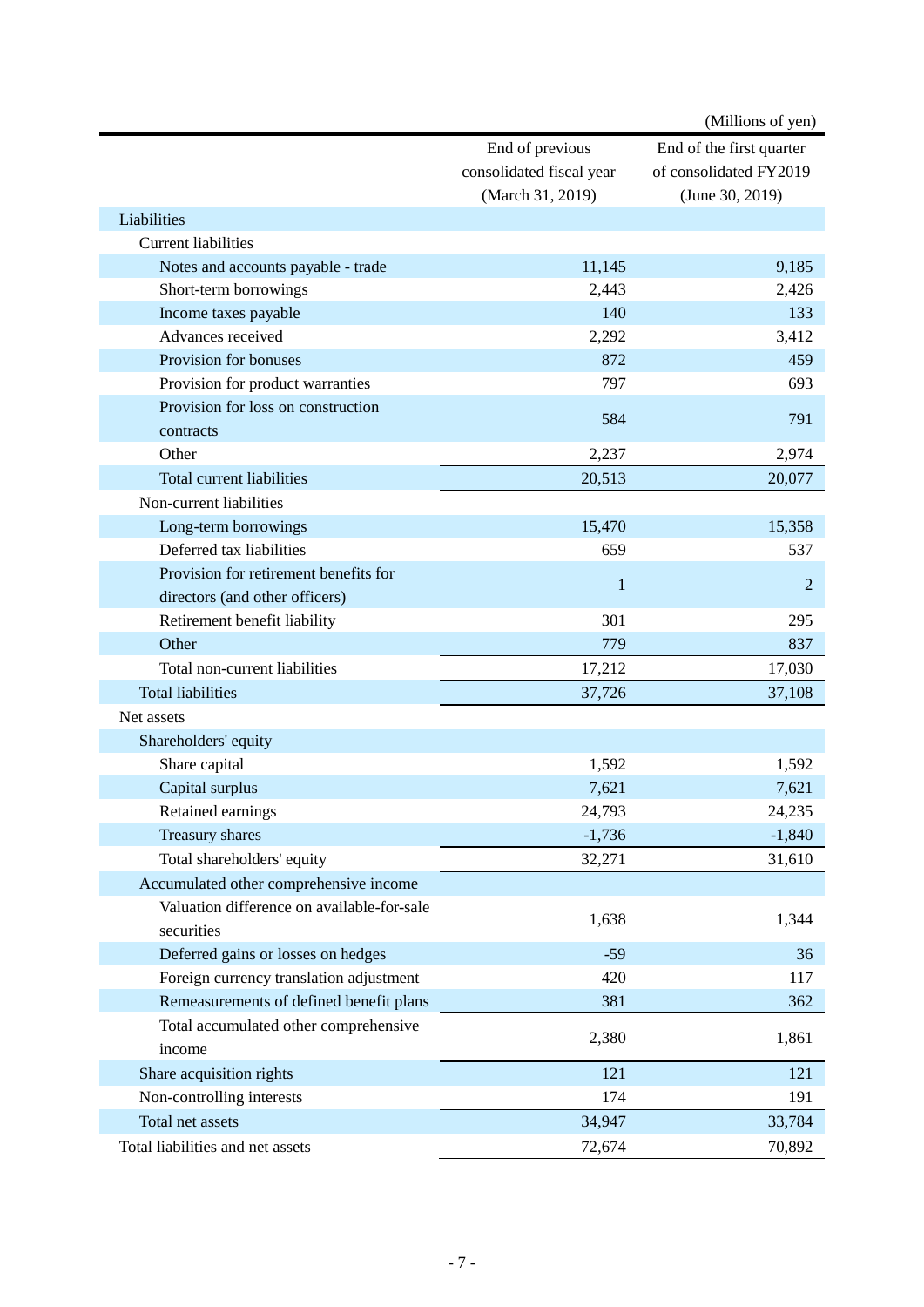# (2) Consolidated quarterly statement of (comprehensive) income

Consolidated quarterly statement of income (April 1 – June 30, 2019)

|                                                                  |                     | (Millions of yen)   |
|------------------------------------------------------------------|---------------------|---------------------|
|                                                                  | First quarter ended | First quarter ended |
|                                                                  | June 30, 2018       | June 30, 2019       |
|                                                                  | (April 1, 2018      | (April 1, 2019)     |
|                                                                  | $-$ June 30, 2018)  | - June 30, 2019)    |
| Net sales                                                        | 8,093               | 8,608               |
| Cost of sales                                                    | 5,717               | 6,324               |
| Gross profit                                                     | 2,375               | 2,283               |
| Selling, general and administrative expenses                     | 2,429               | 2,562               |
| <b>Operating loss</b>                                            | $-54$               | $-278$              |
| Non-operating income                                             |                     |                     |
| Dividend income                                                  | 113                 | 109                 |
| Foreign exchange gains                                           | 102                 |                     |
| Rental income                                                    | 35                  | 23                  |
| Share of profit of entities accounted for<br>using equity method | 49                  |                     |
| Other                                                            | 61                  | 128                 |
| Total non-operating income                                       | 362                 | 261                 |
| Non-operating expenses                                           |                     |                     |
| Interest expenses                                                | 35                  | 31                  |
| Foreign exchange losses                                          |                     | 228                 |
| Share of loss of entities accounted for using                    |                     | 13                  |
| equity method                                                    |                     |                     |
| Other                                                            | 12                  | 62                  |
| Total non-operating expenses                                     | 47                  | 336                 |
| Ordinary profit (loss)                                           | 261                 | $-353$              |
| <b>Extraordinary losses</b>                                      |                     |                     |
| Loss on sales of investment securities                           |                     | 12                  |
| Loss on valuation of investment securities                       |                     | 15                  |
| Total extraordinary losses                                       |                     | 27                  |
| Profit (loss) before income taxes                                | 261                 | $-381$              |
| Income taxes                                                     | 68                  | 48                  |
| Profit (loss)                                                    | 192                 | $-430$              |
| Profit (loss) attributable to non-controlling<br>interests       | $-9$                | 12                  |
| Profit (loss) attributable to owners of parent                   | 202                 | $-442$              |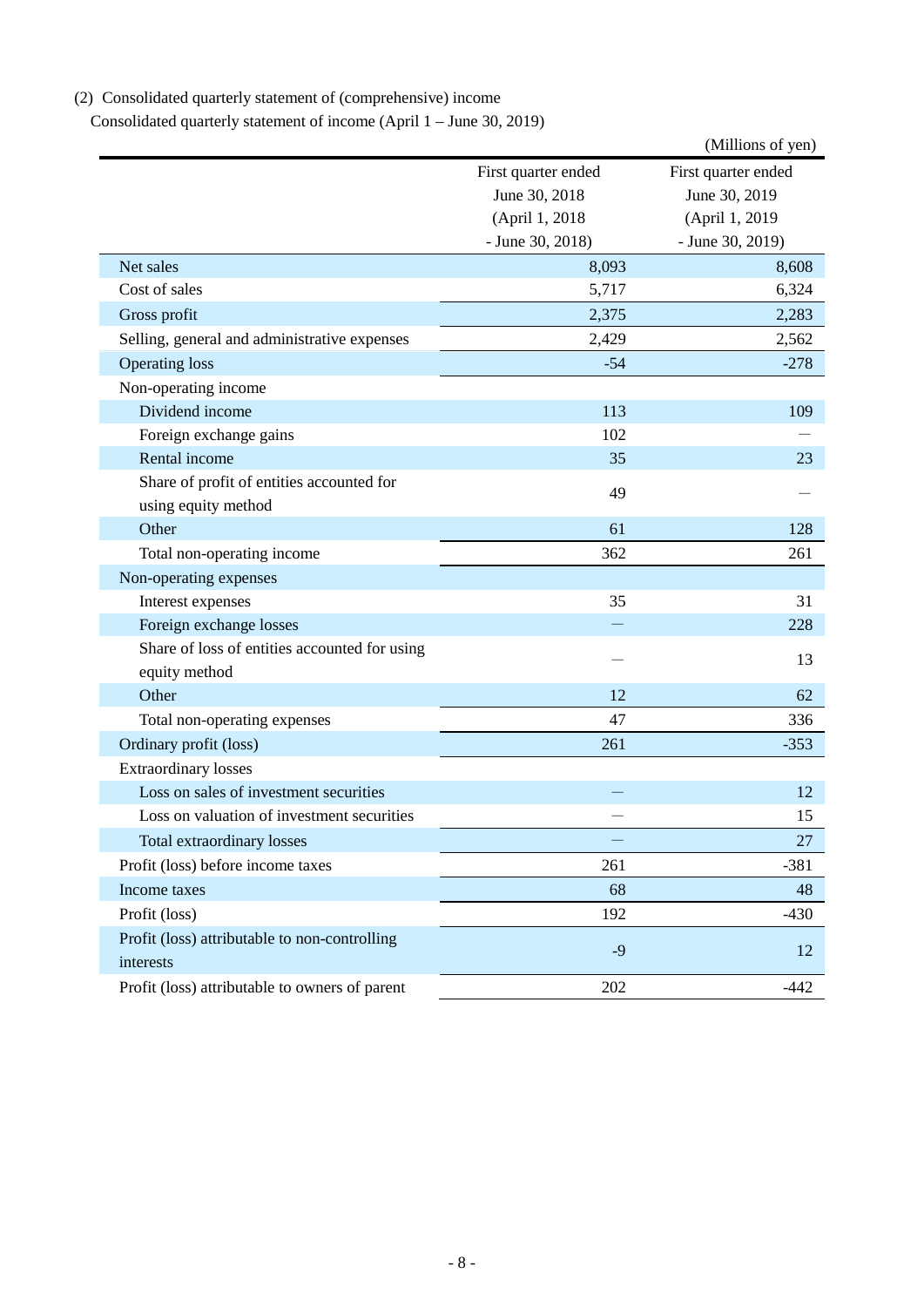|                                            |                     | (Millions of yen)   |
|--------------------------------------------|---------------------|---------------------|
|                                            | First quarter ended | First quarter ended |
|                                            | June 30, 2018       | June 30, 2019       |
|                                            | (April 1, 2018)     | (April 1, 2019)     |
|                                            | - June 30, 2018)    | - June 30, 2019)    |
| Profit (loss)                              | 192                 | $-430$              |
| Other comprehensive income                 |                     |                     |
| Valuation difference on available-for-sale | 149                 | $-294$              |
| securities                                 |                     |                     |
| Deferred gains or losses on hedges         | $-122$              | 96                  |
| Foreign currency translation adjustment    | $-378$              | $-297$              |
| Remeasurements of defined benefit plans,   | $-9$                | $-18$               |
| net of tax                                 |                     |                     |
| Share of other comprehensive income of     | $-3$                | $-0$                |
| entities accounted for using equity method |                     |                     |
| Total other comprehensive income           | $-363$              | $-515$              |
| Comprehensive income                       | $-171$              | $-945$              |
| Comprehensive income attributable to       |                     |                     |
| Comprehensive income attributable to       |                     |                     |
| owners of parent                           | $-153$              | $-961$              |
| Comprehensive income attributable to       | $-17$               | 16                  |
| non-controlling interests                  |                     |                     |

Consolidated quarterly statement of comprehensive income (April 1 – June 30, 2019)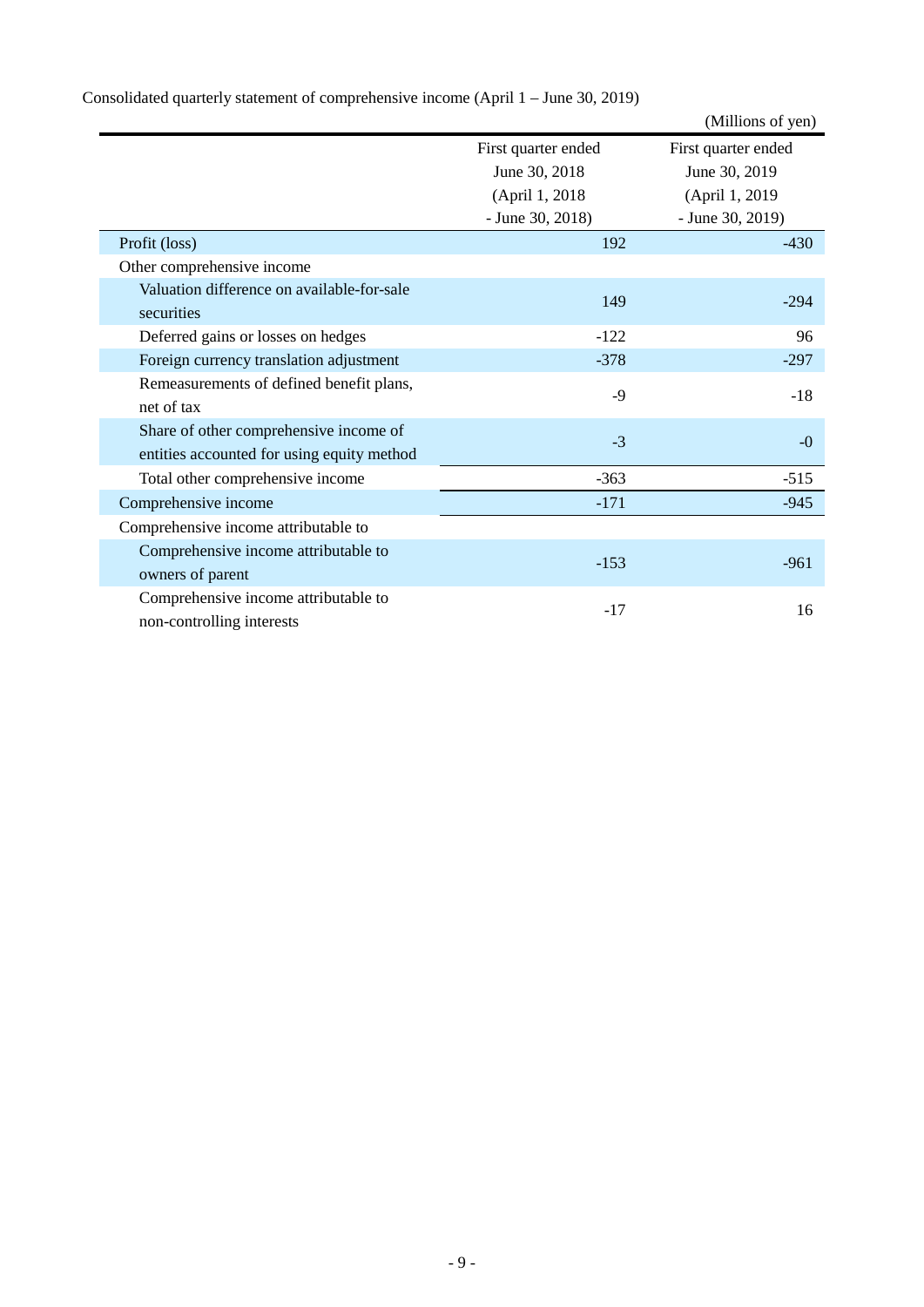- (3) Notes on quarterly consolidated financial statements
	- Note for assumption of going concern No items to report
	- Note for significant changes in the amount of shareholders' equity

Based on a resolution of the Board of Directors held on May 14, 2019, the Company acquired 112,100 shares of treasury stock. As a result, treasury stock increased ¥103 million for the first quarter of the current consolidated fiscal year, and treasury stock reached 1,840 million yen at the end of the current first quarter.

 Adoption of special accounting methods for presenting quarterly consolidated financial statements In determining tax expenses, the effective tax rate after application of tax effect accounting for income before income taxes for the consolidated fiscal year, inclusive of the consolidated first quarter under review, has been estimated in a rational manner, and tax expenses have been calculated by multiplying the quarterly income before income taxes and adjustments by this estimated effective tax rate.

However, we use the statutory effective tax rate in cases where the estimated effective tax rate is unavailable.

- Changes in accounting principles
	- Adoption of IFRS 16 "Leases"

At overseas consolidated subsidiaries adopting International Financial Reporting Standards (IFRS), IFRS 16 (Leases) has been adopted from the beginning of the current first quarter.

As a result, in accordance with the adoption of IFRS 16, property, plant and equipment of non-current assets increased ¥322 million, other of current liabilities increased ¥107 million, other of non-current liabilities increased ¥151 million, and intangible assets decreased ¥63 million. The adoption did not have an impact on the balance of retained earnings for the first quarter of the current fiscal year.

 Changes in accounting estimates No items to report

## Additional information

 $\triangleright$  Accounting method in Employee Stock Ownership Plan (ESOP) Based on the resolution at the Board of Directors held on November 10, 2016, the Company has introduced an employee incentive plan, the Employee Stock Ownership Plan (ESOP).

 Significant Subsequent Events No items to report